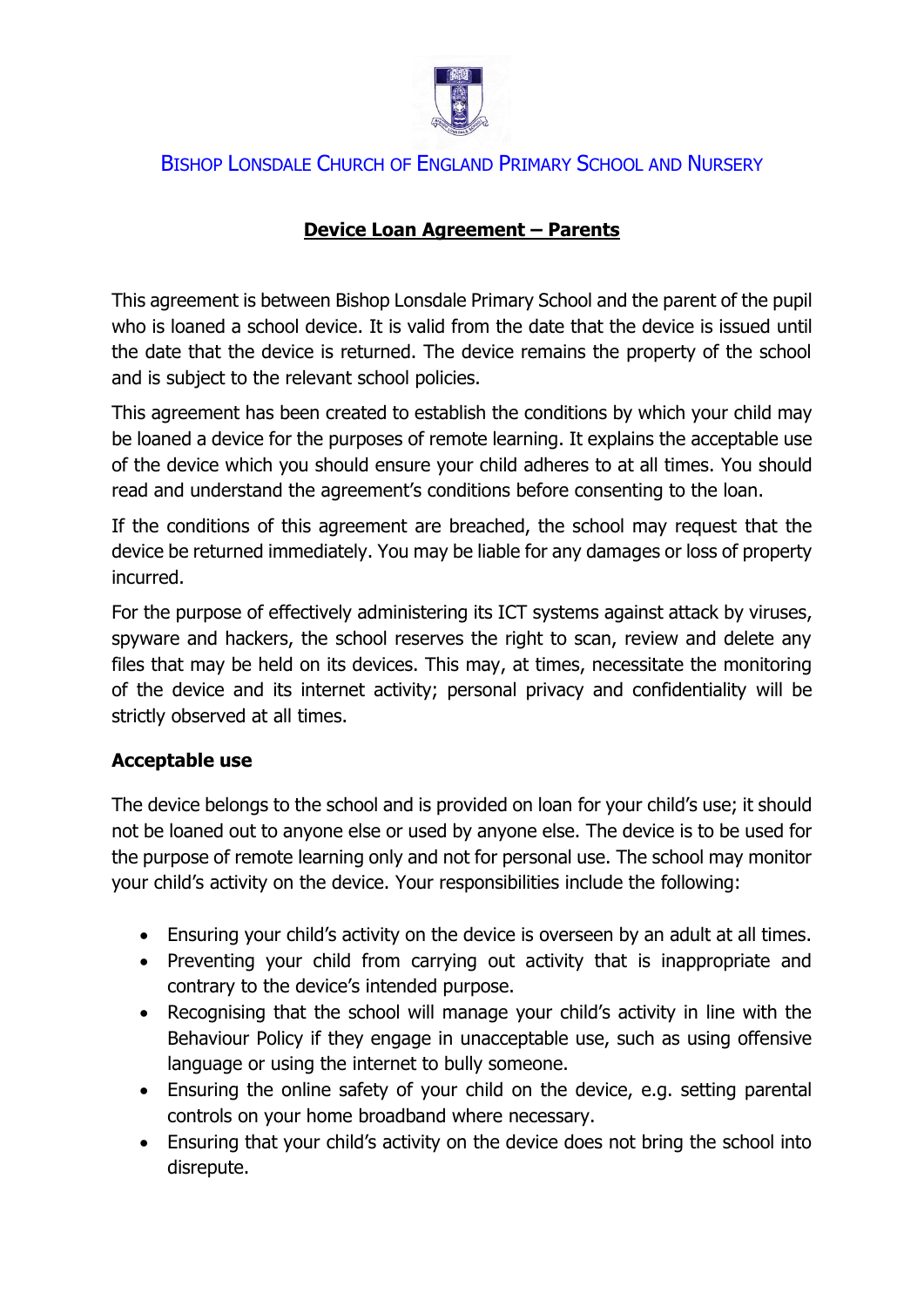- Installing software on the device only with the prior agreement of the school.
- Ensuring that the device is not modified in any way, e.g. removing covers or disabling applications.
- Reporting any issues with the device to the school as soon as possible by contacting the office.

### **Data protection**

In order to keep the data on the device protected, you are expected to observe the following measures:

- The device will be kept password-protected with a password provided by the school; this must not be shared with anyone else.
- The device is locked whenever it is not in use or left inactive for a period of time.
- The device is not used by anyone else in the household.
- The latest updates to operating systems and anti-virus software are downloaded as prompted by the device or the school.

If at any time there are any issues or concerns regarding the above measures, you should contact the school. The school will manage data on its devices in line with the Data Protection Policy.

### **Loss or damage**

By signing this agreement, you are accepting full responsibility for the device loaned to your child and acknowledging you understand the conditions of its use. The device will remain your responsibility until it has been returned to the school in the same condition that it was received.

If the device suffers damage you will immediately contact the school. You will contact the school and the police where it is suspected stolen. You acknowledge that you are responsible for reasonable costs requested by the school to repair or replace the device where necessary.

If you face difficulty in reimbursing the costs of repair or replacement of the device, you should contact the Head of School to discuss the matter.

In order to protect the device, you will ensure the following measures are observed:

- The device is not left unsupervised when in use
- The device is kept in a secure place when not in use
- The device is not left visibly on display in a car or at home
- The device is used appropriately, e.g. on a table